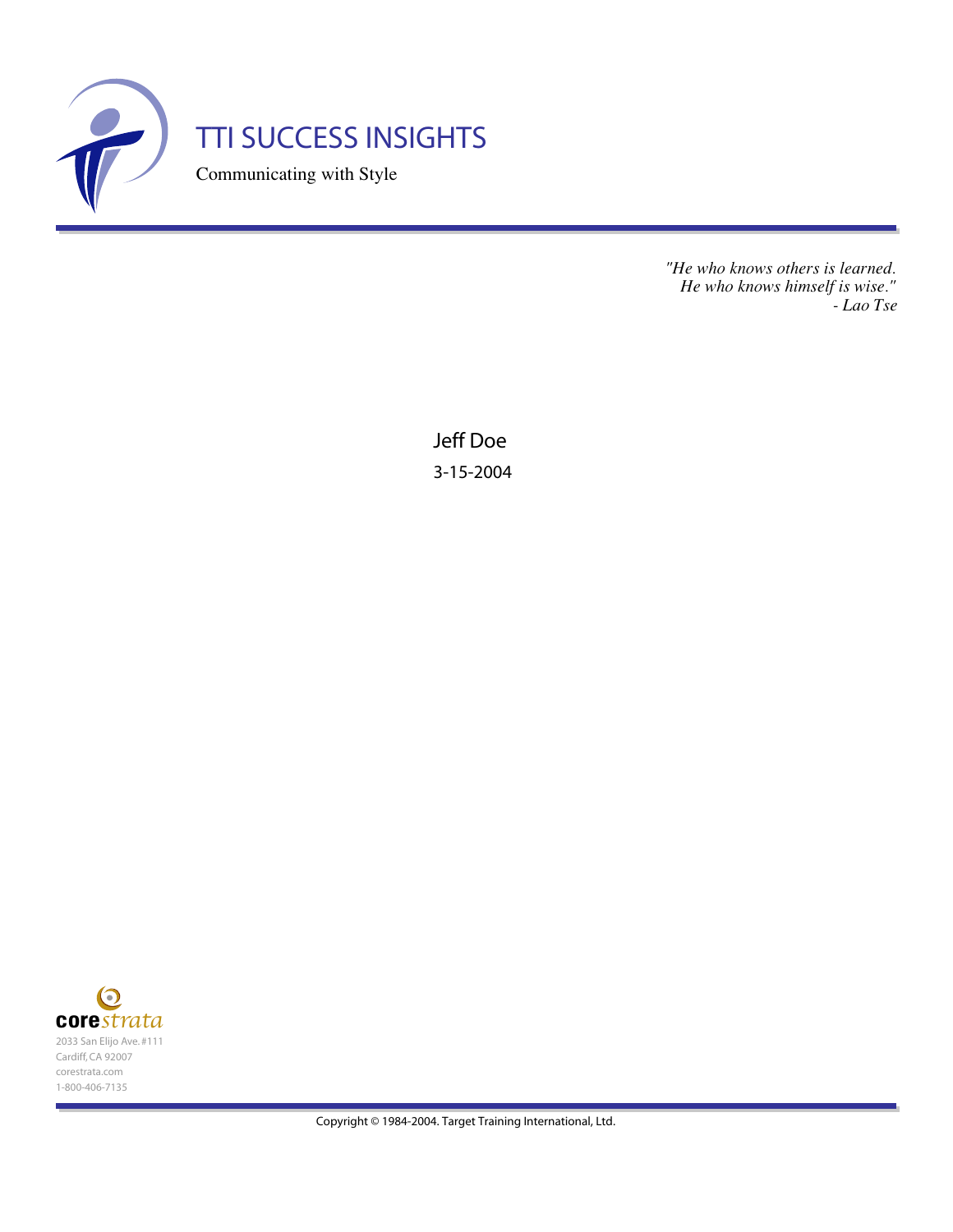

One's ability to interact effectively with people may be the difference between success or failure in our work or personal life. Effective interaction starts with an understanding of our individual communication style.

This system was designed to provide you with information about your own communication style. This report can be readily shared with others.

Read and "star" those statements that are most important to you. Share this information with your friends both on and off the job.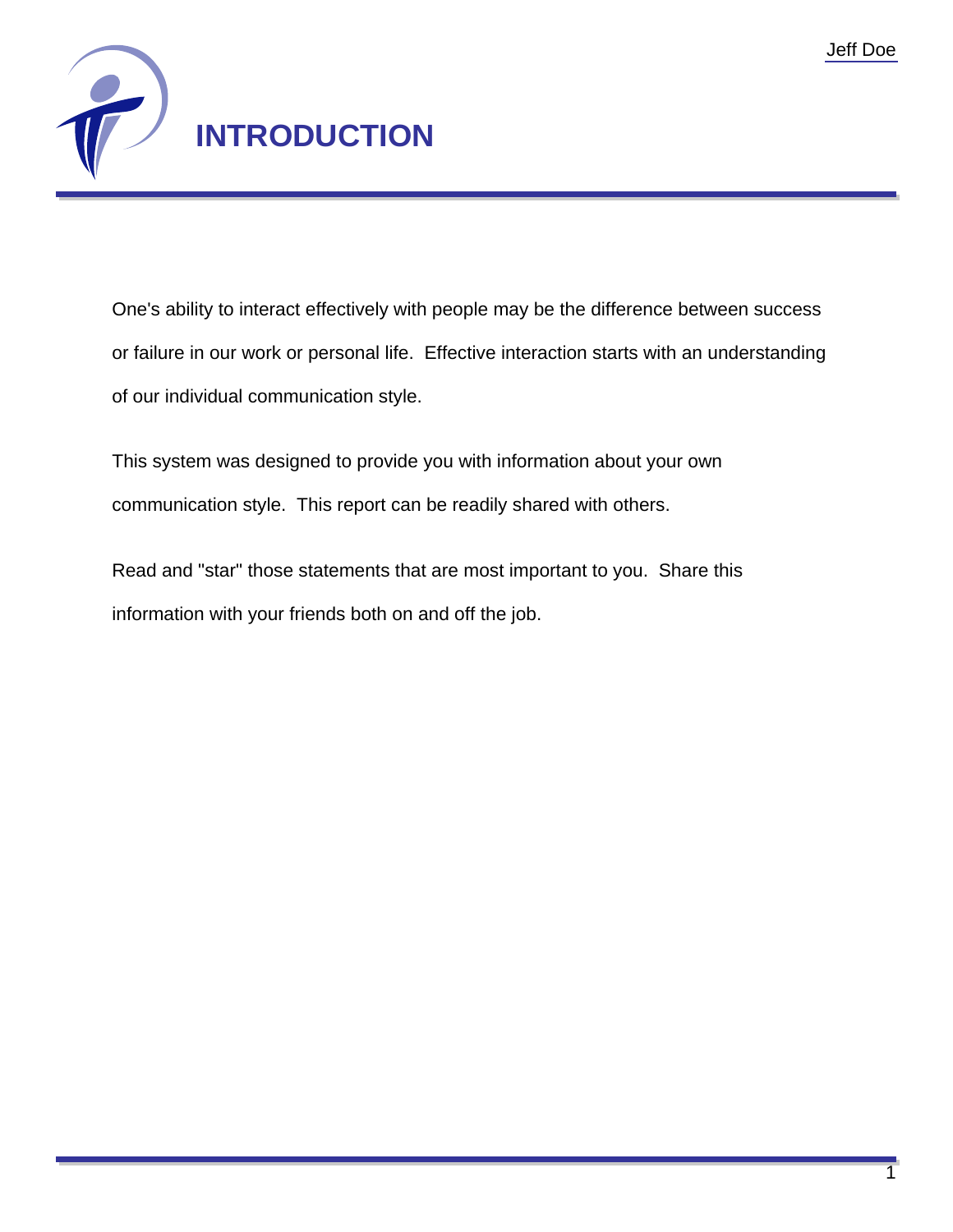

## **CHECKLIST FOR COMMUNICATING**

Most people are aware of and sensitive to the ways with which they prefer to be communicated. Many people find this section to be extremely accurate and important for enhanced interpersonal communication. This page provides other people with a list of things to DO when communicating with Jeff. Read each statement and identify the 3 or 4 statements which are most important to him. We recommend highlighting the most important "DO's" and provide a listing to those who communicate with Jeff most frequently.

## Do:

- **Provide solid, tangible, practical evidence.**
- **Show sincere interest in him as a person. Find areas of common involvement and** be candid and open.
- Give him time to verify reliability of your actions; be accurate, realistic.
- **P** Patiently draw out personal goals and work with him to help him achieve those goals; listen and be responsive.
- **Prepare your "case" in advance.**
- **P** Provide personal assurances, clear, specific solutions with maximum quarantees.
- **N** Watch carefully for possible areas of early disagreement or dissatisfaction.
- **L** Look for hurt feelings or personal reasons if you disagree.
- $\blacksquare$  Give him time to be thorough, when appropriate.
- **Draw up a scheduled approach to implementing action with a step-by-step timetable;** assure him that there won't be surprises.
- **Make an organized contribution to his efforts, present specifics and do what you say** you can do.
- $\blacksquare$  Follow through, if you agree.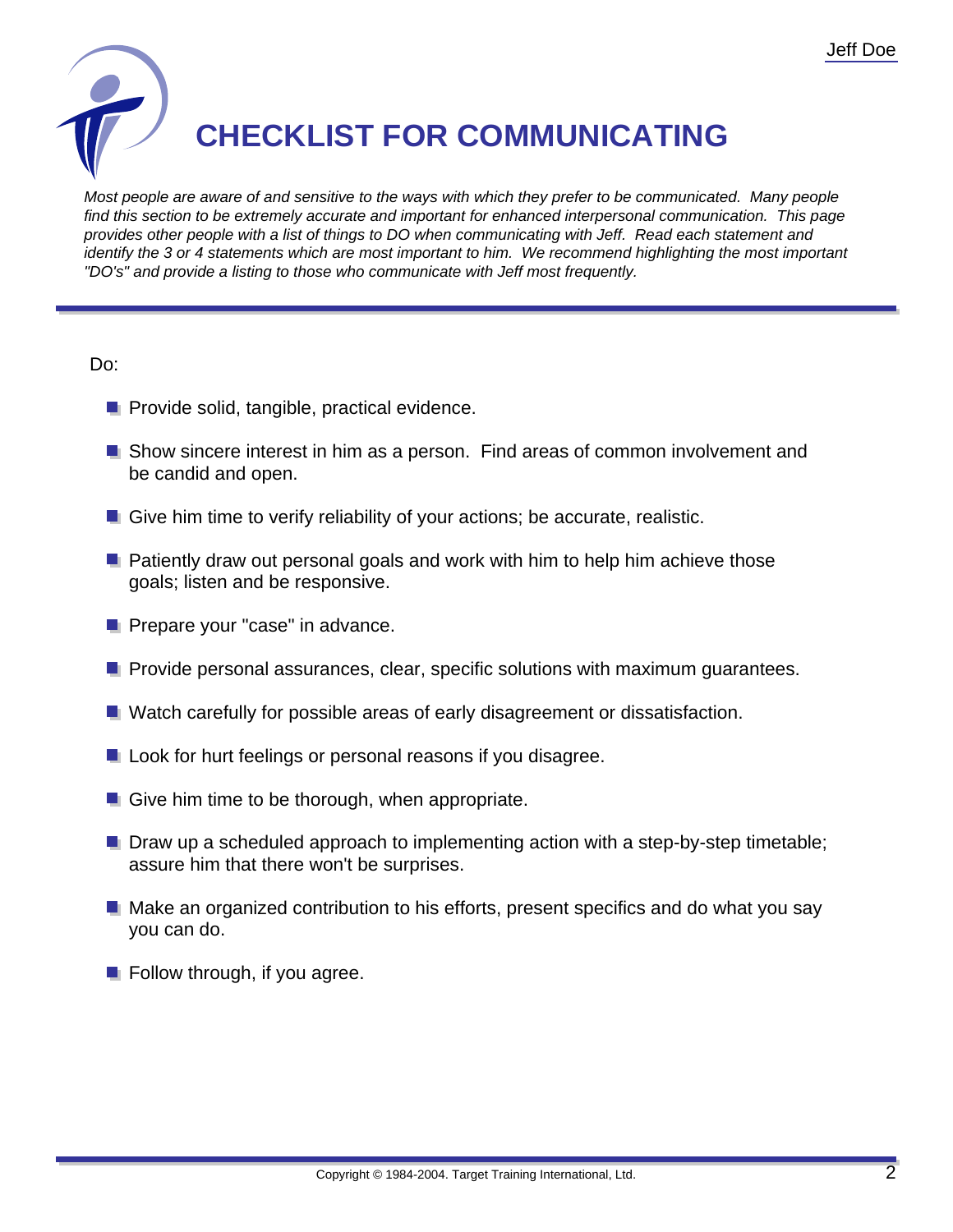

This section of the report is a list of things NOT to do while communicating with Jeff. Review each statement with Jeff and identify those methods of communication that result in frustration or reduced performance. By sharing this information, both parties can negotiate a communication system that is mutually agreeable.

## Don't:

- **Dillydally, or waste time.**
- **Use gimmicks or clever, quick manipulations.**
- $\blacksquare$  Rush the decision-making process.
- **Be vague about what's expected of either of you; don't fail to follow through.**
- Debate about facts and figures.
- **Keep deciding for him, or he'll lose initiative. Don't leave him without backup** support.
- **Be abrupt and rapid.**
- $\blacksquare$  Be vague; don't offer opinions and probabilities.
- $\blacksquare$  Threaten, cajole, wheedle, coax or whimper.
- **L** Leave things to chance or luck.
- **Patronize or demean him by using subtlety or incentive.**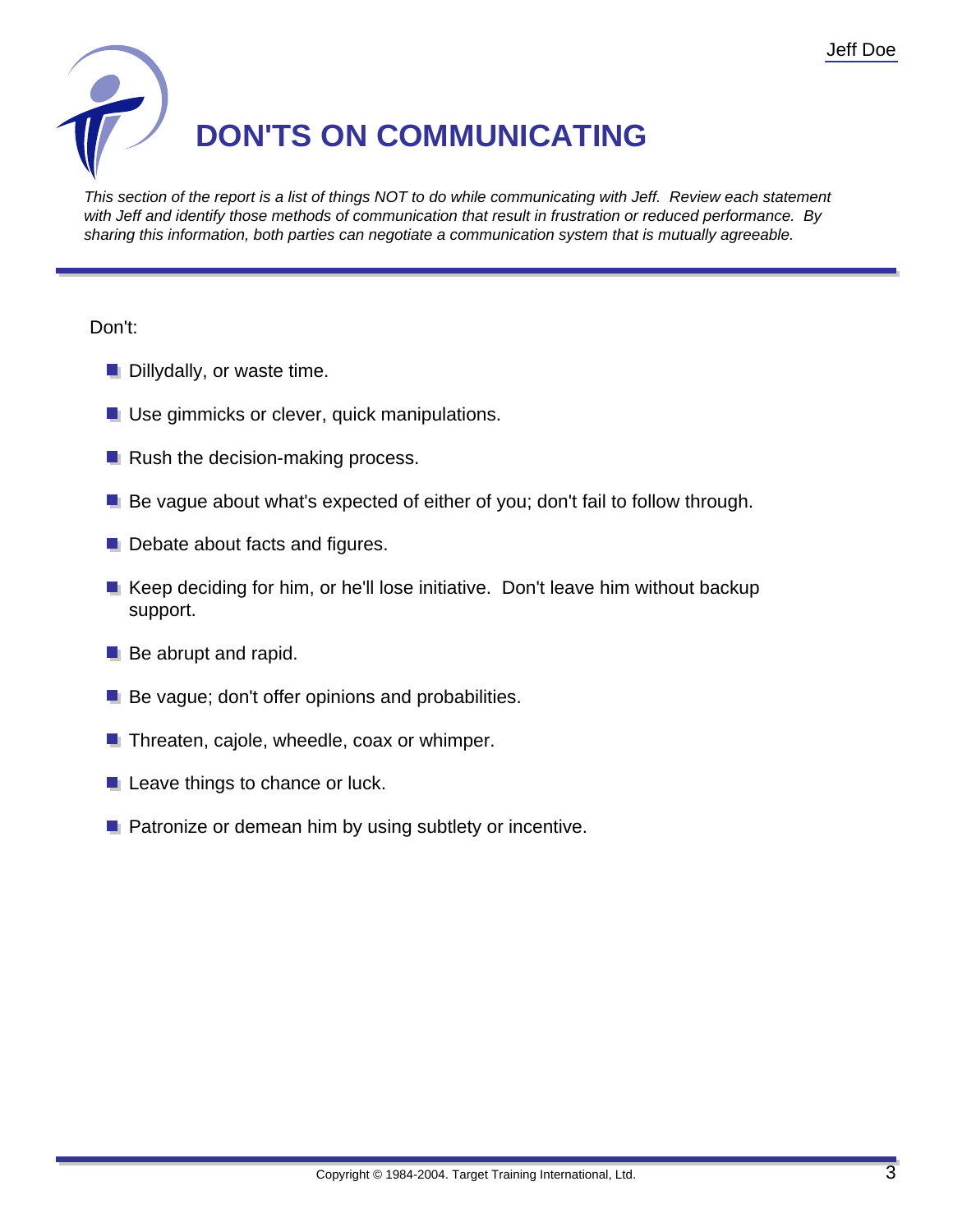

Since people are different, the needs they have, and that must be met, are also different. The information in this section will help you identify types of people and provide you with the strategies to meet their needs.

"Improving Your Communication Flexibility"

When interacting with a person who has the following characteristics:

- Fast-paced speech
- Comes on strong
- Impatient
- Direct
- Tries to control the situation

Factors that will improve communication with this Style:

- Be clear, specific, brief, and to the point and value their time.
- Stick to business let them decide if they want to talk socially.
- Come prepared with all requirements, objectives, support material in well-organized "package."
- Present the facts logically and efficiently.
- Provide facts and figures about probability of success of ideas, or effectiveness of options.
- Take issue with facts, not the person, if you disagree.
- Support the results, not the person, if you agree.
- Support and maintain an environment where they can be efficient.
- Read the body language look for impatience or disapproval.

- Not reacting quickly
- Speaking slowly and deliberately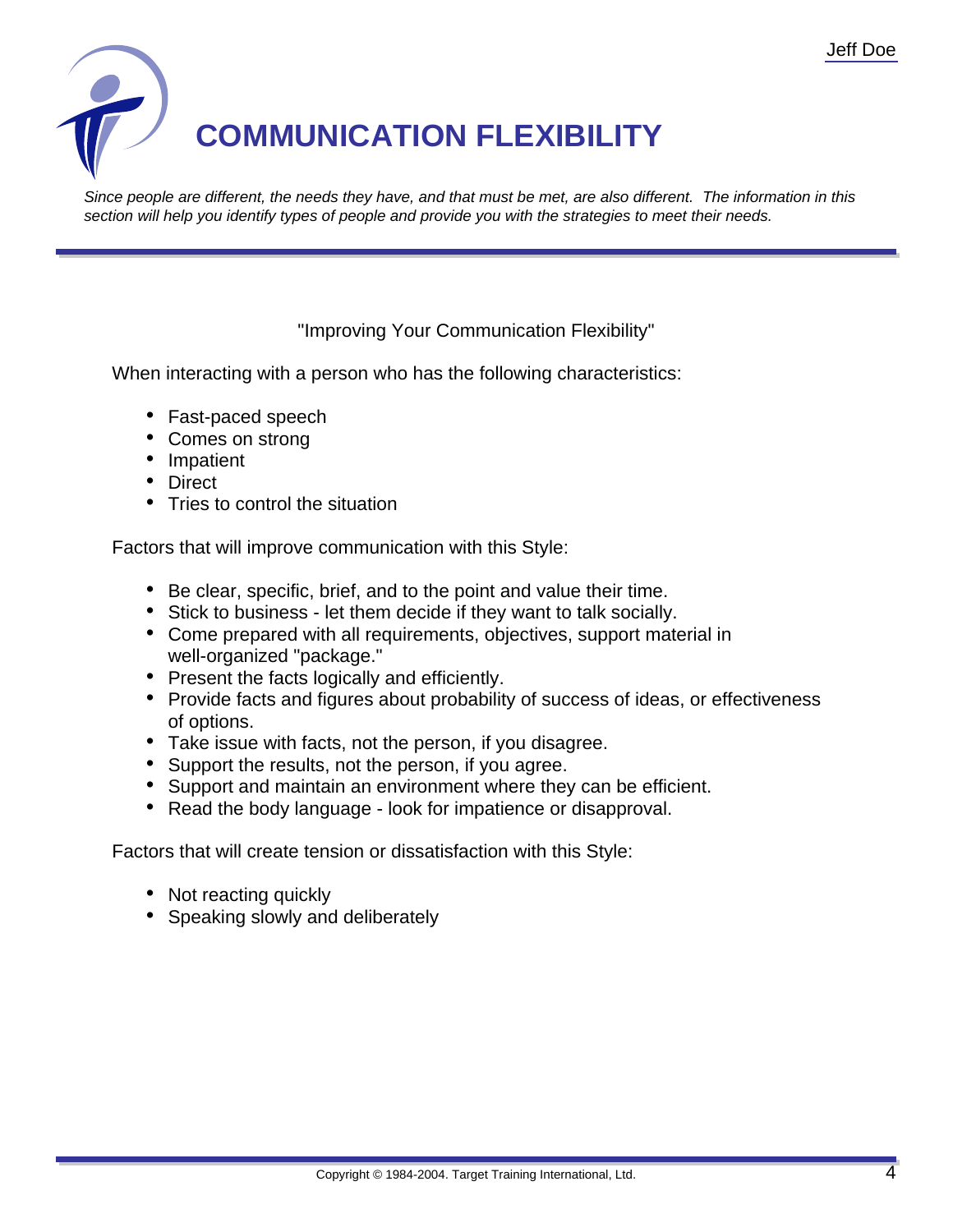

"Improving Your Communication Flexibility"

When interacting with a person who has the following characteristics:

- Friendly and talkative
- Impulsive
- Uses many hand gestures while speaking
- Shows much emotion
- Imprecise about the use of time

Factors that will improve communication with this Style:

- Be positive and upbeat.
- Talk about goals and opinions they find stimulating.
- Deal with details in writing, have them commit to modes of action.
- Ask for their opinions/ideas regarding people.
- Provide ideas for implementing action.
- Use enough time to be stimulating, fun-loving, fast-moving.
- Provide testimonials from people they see as important.
- Provide a warm and friendly environment.
- Read the body language for approval or disapproval.

- Not sharing information freely
- Not displaying a sense of urgency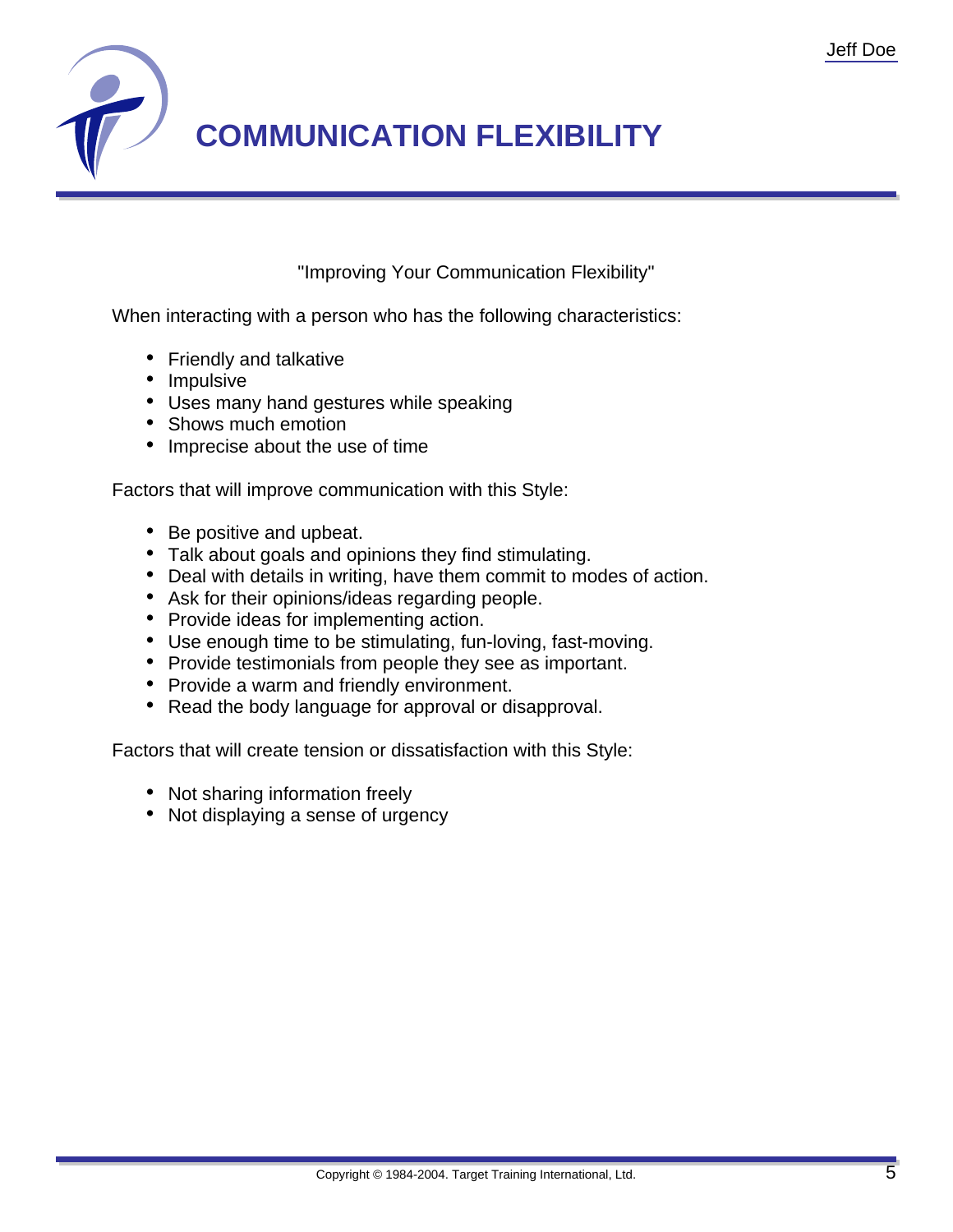

"Improving Your Communication Flexibility"

When interacting with a person who has the following characteristics:

- Patient
- Easy going
- Unemotional voice
- Reserved
- Deliberate methodical

Factors that will improve communication with this Style:

- Start, however briefly, with a personal comment. Break the ice.
- Show sincere interest in them as a person; find areas of common involvement; be candid and open.
- Patiently draw out personal goals and work with them to help them achieve those goals; listen; be responsive.
- Present your case softly, non-threateningly with a sincere tone of voice.
- Ask "how?" questions to draw their opinions or comments.
- Watch carefully for possible areas of early disagreement or dissatisfaction.
- Look for hurt feelings, personal reasons, if you disagree.
- Provide guarantees that their decision will minimize risks; give assurance that provides them with benefits.
- Provide personal assurances, clear, specific solutions with maximum guarantees.
- Provide a friendly environment.

- Not demonstrating personal attention
- Being possessive of information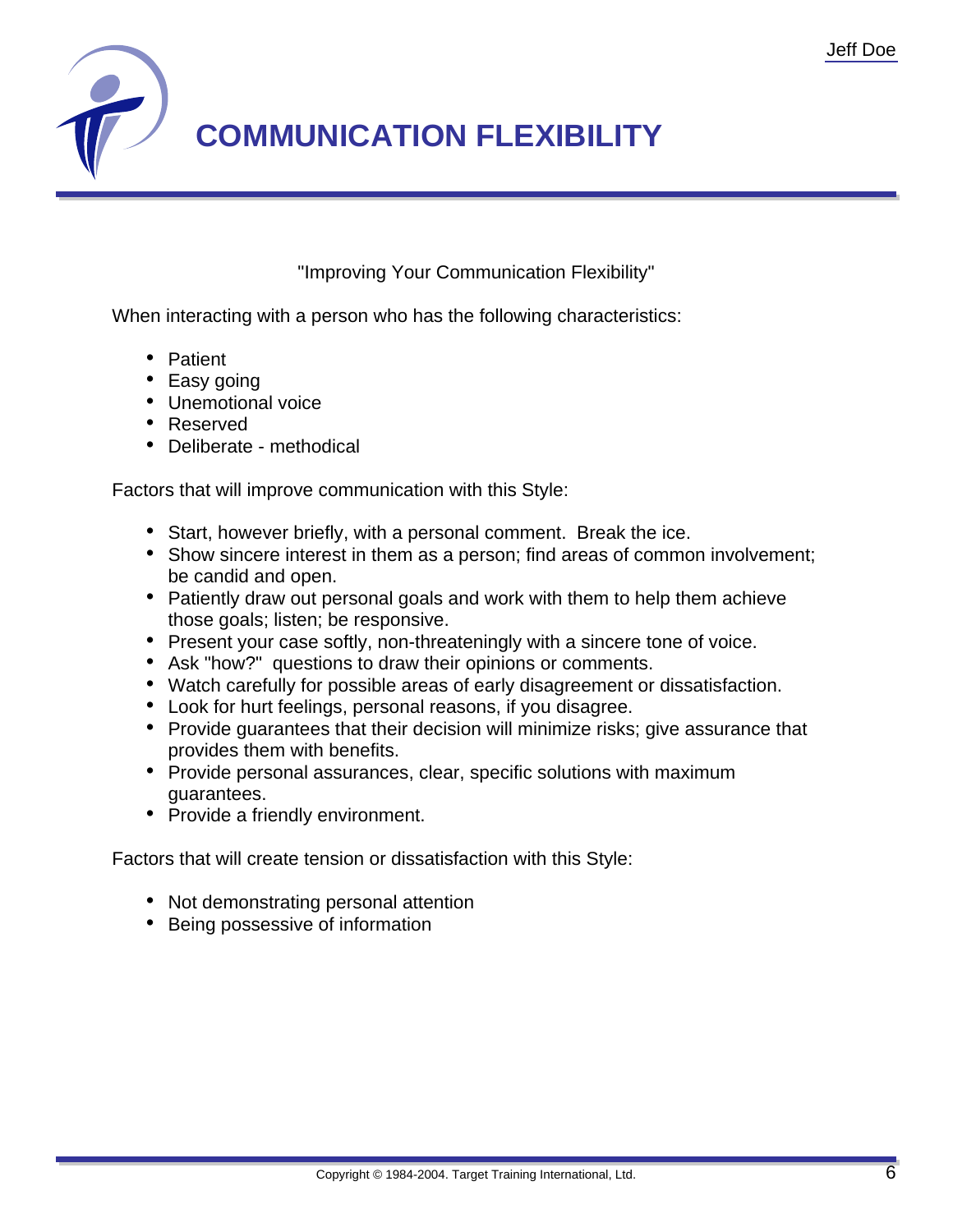

"Improving Your Communication Flexibility"

When interacting with a person who has the following characteristics:

- Speaks slowly
- Asks questions about facts and data
- Deliberates
- Uses few gestures
- Skeptical
- Suspicious

Factors that will improve communication with this Style:

- Prepare your "case" in advance.
- Approach them in a straightforward, direct way; stick to business.
- Make an organized contribution to their efforts; present specifics, and do what you say you can do.
- Take your time, but be persistent and use a sincere tone of voice.
- Draw up a scheduled approach to implementing action with step-by-step timetable; assure them that there won't be surprises.
- Follow through, if you agree.
- Make an organized presentation of your position, if you disagree.
- Give them time to verify reliability of your actions; be accurate, realistic.
- Provide solid, tangible, practical evidence.
- Minimize risk by providing guarantees over a period of time.
- Give them time to be thorough, when appropriate.

- Sloppy work environment
- Overselling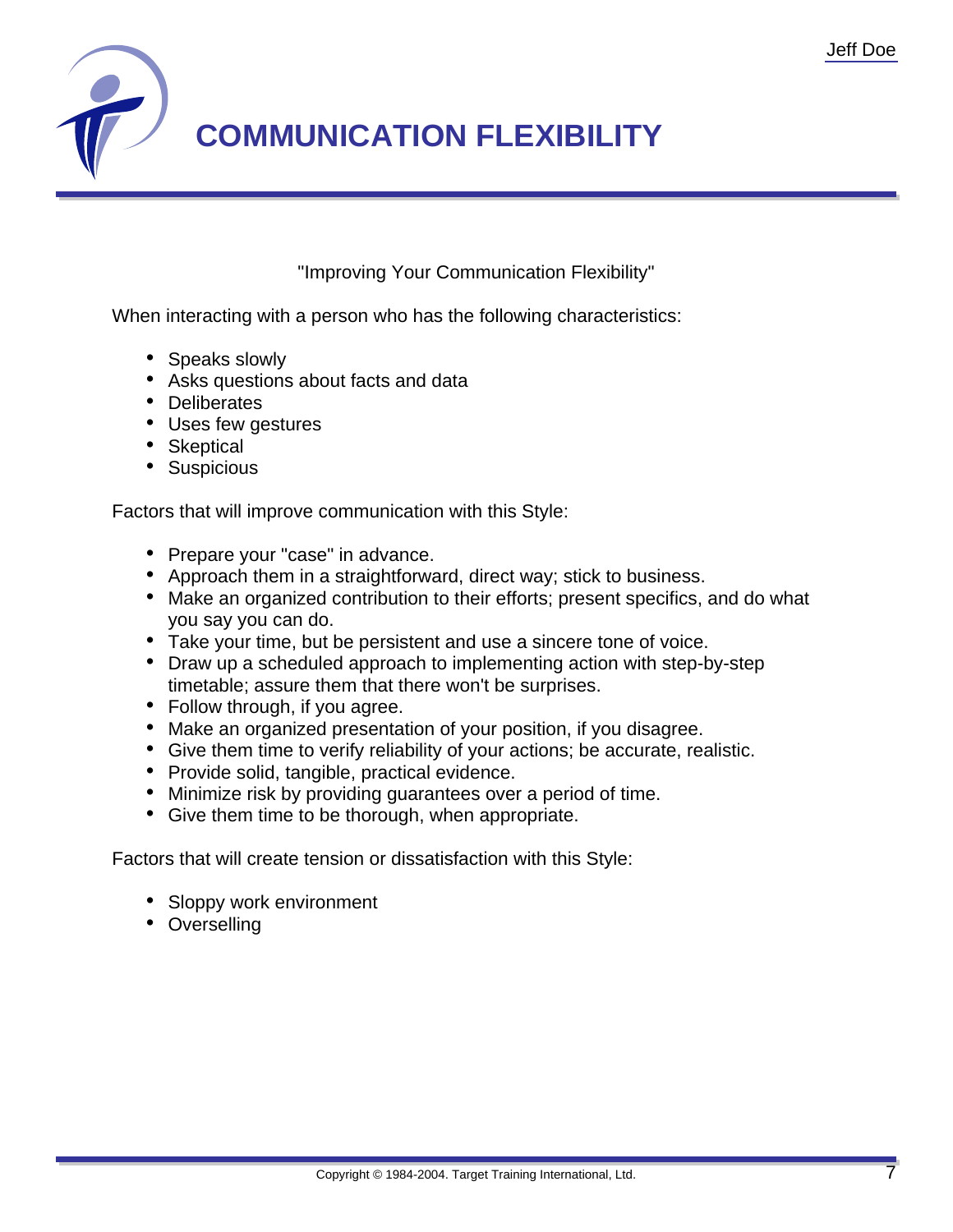

## **SITUATIONAL STRATEGIES**

Use this page for ideas on how to control the interaction between yourself and a customer when the following situations arise. When a customer is upset, you must first gain control of the situation - then read the customer's style and apply the appropriate strategy.

| <b>PERSON</b>                      | <b>STRATEGY</b>                                                     |
|------------------------------------|---------------------------------------------------------------------|
| <b>Skeptical, Suspicious</b>       | Agree on minor points and expand. Be<br>conservative in assertions. |
| Nervous, irritable, high strung    | Use a quiet, tactful, soothing manner.                              |
| Pessimistic, grouchy, complaining  | Listen patiently, ask questions to find out<br>their real concerns. |
| Egotistical, opinionated, high hat | Flatter their ego. Concentrate on getting<br>results.               |
| Argumentative, blustering          | Create response by challenging in a<br>sincere manner.              |
| Silent, secretive                  | Be more personal than usual to draw<br>them out.                    |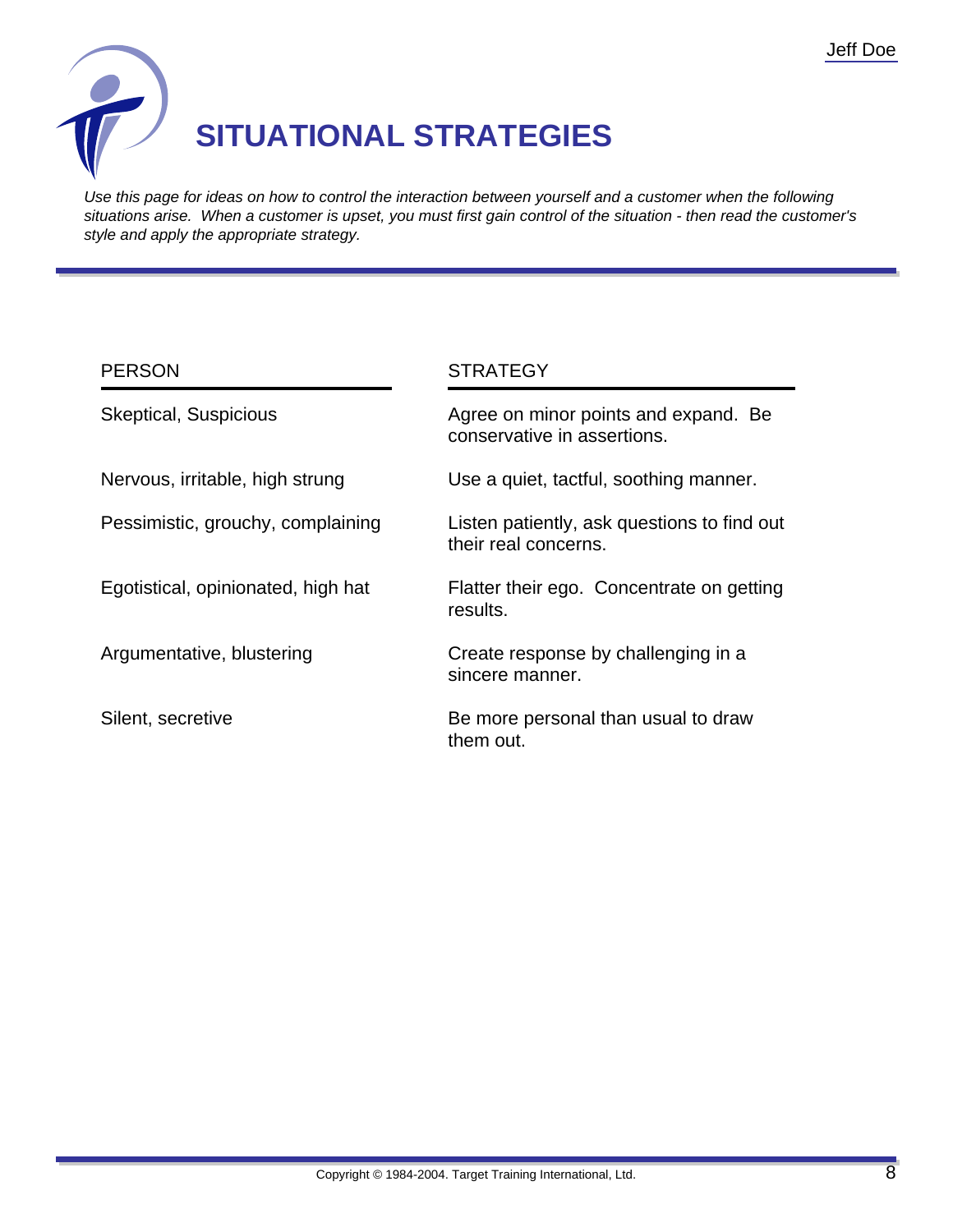

Name: Jeff Doe

| To communicate more effectively with ______________, I need to:                     |  |
|-------------------------------------------------------------------------------------|--|
| 1.                                                                                  |  |
| 2.                                                                                  |  |
| 3.                                                                                  |  |
| To communicate more effectively with ______________, I need to:                     |  |
| 1.                                                                                  |  |
| 2.                                                                                  |  |
| 3.                                                                                  |  |
| To communicate more effectively with ______________, I need to:                     |  |
| 1.                                                                                  |  |
| 2.                                                                                  |  |
| 3.                                                                                  |  |
| The Communication skills I need to develop are:                                     |  |
| 1.                                                                                  |  |
| 2.                                                                                  |  |
| 3.                                                                                  |  |
| 4.                                                                                  |  |
| I agree to practice the listed communication techniques for each person designated. |  |
|                                                                                     |  |
| Date to Review: _____________                                                       |  |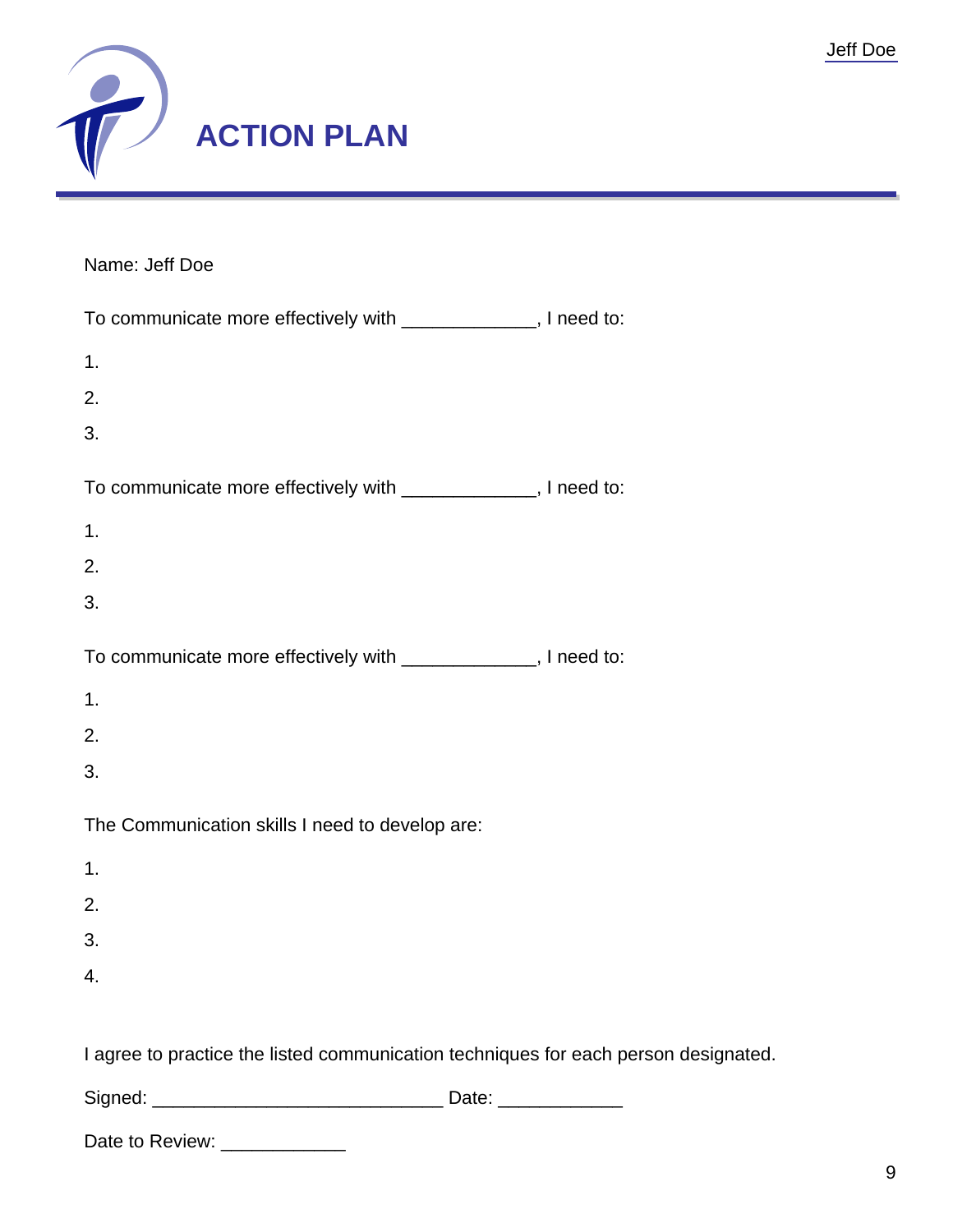

**MOST** Graph I Adapted Style D I S C LEAST Graph II Natural Style D I S C 0  $10 -$ 20 30 40 50 60 70 80 90  $100 -$ 0  $10 20 \cdot$ 30 40 50 60 70 80 90  $100 -$ % 13 30 94 72 7 18 100 100

**Jeff Doe**

3-15-2004

Norm 2003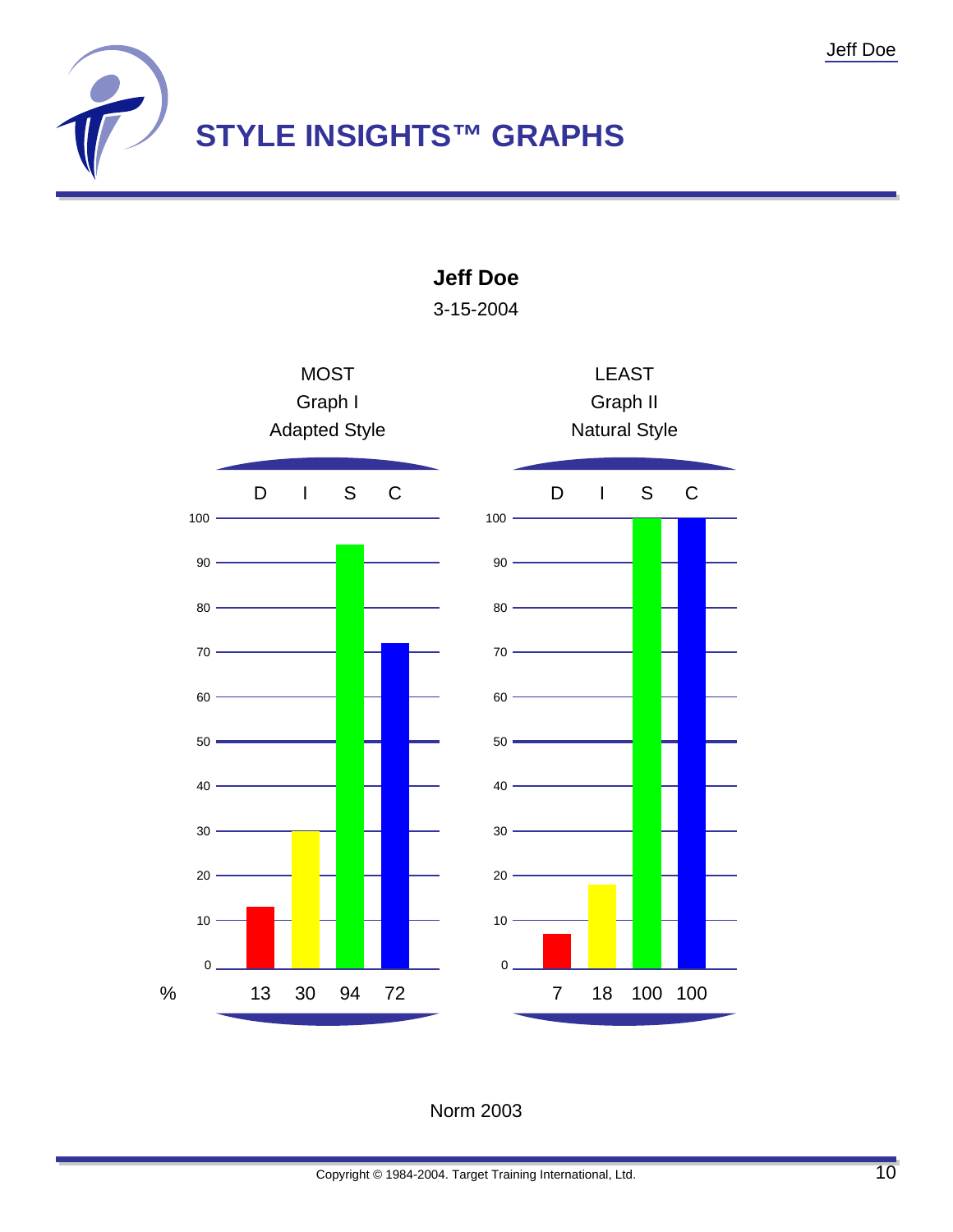

The Success Insights® Wheel is a powerful tool popularized in Europe. In addition to the text you have received about your behavioral style, the Wheel adds a visual representation that allows you to:

- $\blacksquare$  View your natural behavioral style (circle).
- **U** View your adapted behavioral style (star).
- $\blacksquare$  Note the degree you are adapting your behavior.
- If you filled out the Work Environment Analysis, view the relationship of your behavior to your job.

Notice on the next page that your Natural style (circle) and your Adapted style (star) are plotted on the Wheel. If they are plotted in different boxes, then you are adapting your behavior. The further the two plotting points are from each other, the more you are adapting your behavior.

If you are part of a group or team who also took the behavioral assessment, it would be advantageous to get together, using each person's Wheel, and make a master Wheel that contains each person's Natural and Adapted style. This allows you to quickly see where conflict can occur. You will also be able to identify where communication, understanding and appreciation can be increased.